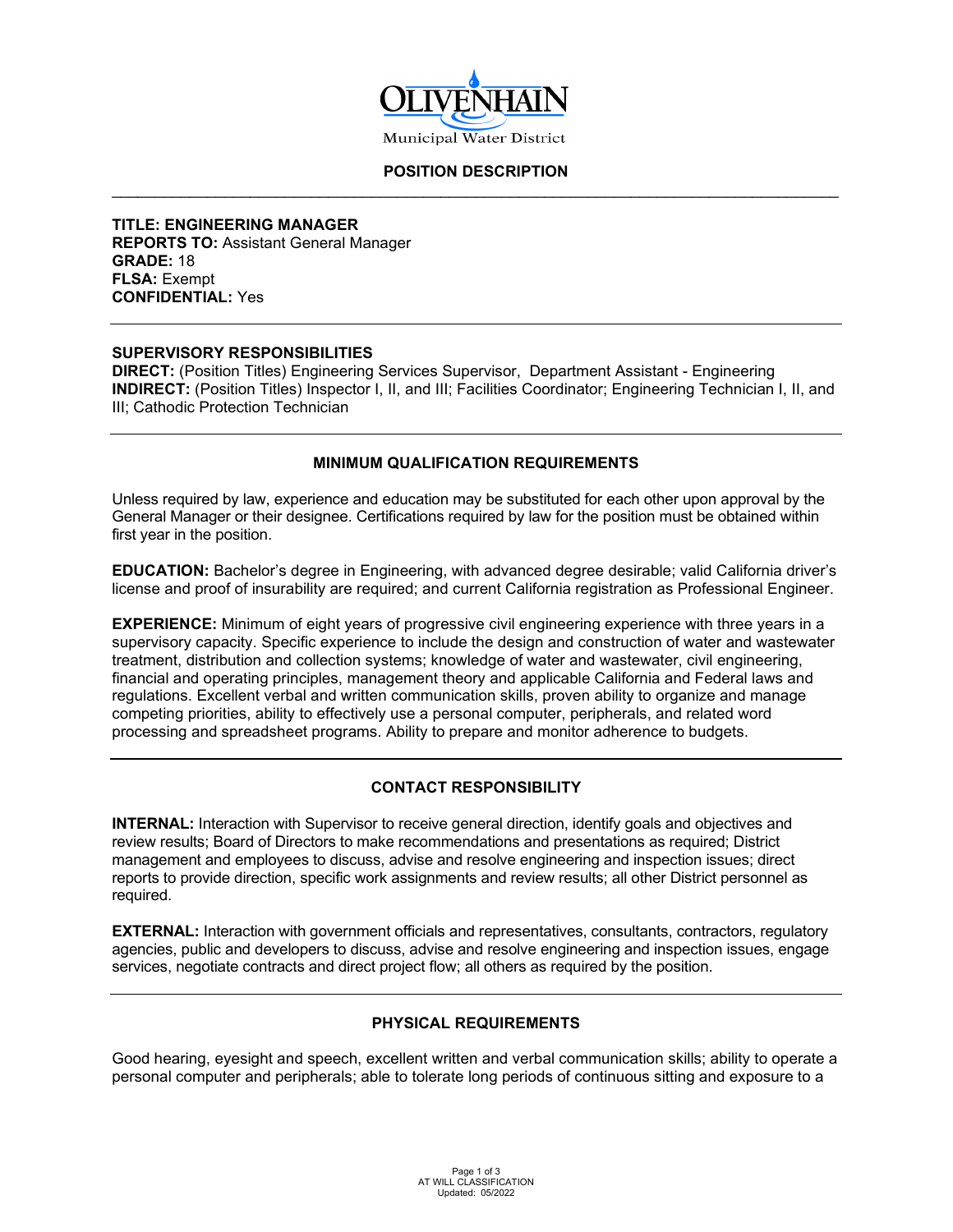computer screen; ability to tolerate occasional travel; may, on an infrequent basis, assist with lifting up to 50 pounds. \_\_\_\_\_\_\_\_\_\_\_\_\_\_\_\_\_\_\_\_\_\_\_\_\_\_\_\_\_\_\_\_\_\_\_\_\_\_\_\_\_\_\_\_\_\_\_\_\_\_\_\_\_\_\_\_\_\_\_\_\_\_\_\_\_\_\_\_\_\_\_\_\_\_\_\_\_\_\_\_\_\_\_\_

# **ENVIRONMENTAL CONDITIONS**

Work is primarily performed within an enclosed office setting with lighting and ventilation. Subject to conversational noise from other personnel within the facility, along with standard background noise found in an office environment. Subject to long periods of sitting and exposure to computer screen. When performing work outside the facility, subject to variable weather conditions and possible exposure to heavy equipment, dust, fumes, odor, and noise. Appropriate personal safety equipment is provided. Work will include occasional travel. Exposure to field or construction sites as well as inclement weather is required for field work. Appropriate personal safety equipment is provided.

## **DETAILED DUTIES AND RESPONSIBILITIES - ESSENTIAL FUNCTIONS**

\_\_\_\_\_\_\_\_\_\_\_\_\_\_\_\_\_\_\_\_\_\_\_\_\_\_\_\_\_\_\_\_\_\_\_\_\_\_\_\_\_\_\_\_\_\_\_\_\_\_\_\_\_\_\_\_\_\_\_\_\_\_\_\_\_\_\_\_\_\_\_\_\_\_\_\_\_\_\_\_\_\_\_\_

Under general direction of the General Manager, this at will position is responsible for District and developer projects within the Engineering Department. Supports the acquisition of land and rights-of-way for District projects and work related to appraisals, acquisitions, and management of real property rights for pipelines, storage reservoirs, and building sites. Responsible for coordination with developers on projects to be constructed within the District and granted to District as part of the District system. A working knowledge and understanding of District safety rules and regulations, as well as active participation in the District's safety programs is necessary. Support of the District Strategic Plan and Mission Statement is essential. Reliable, stable attendance is required.

The following tasks are typical for this classification. Incumbents may not regularly perform all of the listed duties and/or may be required to perform additional or different duties from those set forth below to address business or staffing needs and changing business practices as defined by the General Manager.

#### **% TIME TASKS**

- **20%** Plans and coordinates projects including long term forecasting. Reviews plans and the work of the consulting engineers, inspectors, developers, contractors and others assigned to capital and replacement projects. Requests support of general counsel as appropriate. Ensures compliance with environmental impact studies and makes recommendations accordingly.
- **15%** Responsible for inspection of all work under construction to ensure compliance and conformance with District procedures, specifications and standards.
- **10%** Supports District Managers and departments in a coordinated effort to maintain the District system regarding easements, encroachments and rights-of-way. Maintains Standard Specifications and District maps. Develops and maintains District's Master Plan of Facilities.
- **10%** Supports the Operations Department with technical and operational assistance on an asneeded or requested basis. Coordinates new construction with capital replacement projects to ensure the goals and mission statement of the District are realized.
- **35%** Other management duties include:
	- Plans budgetary guidelines and assures departmental operations within allocated amounts.
	- Manages District facilities.